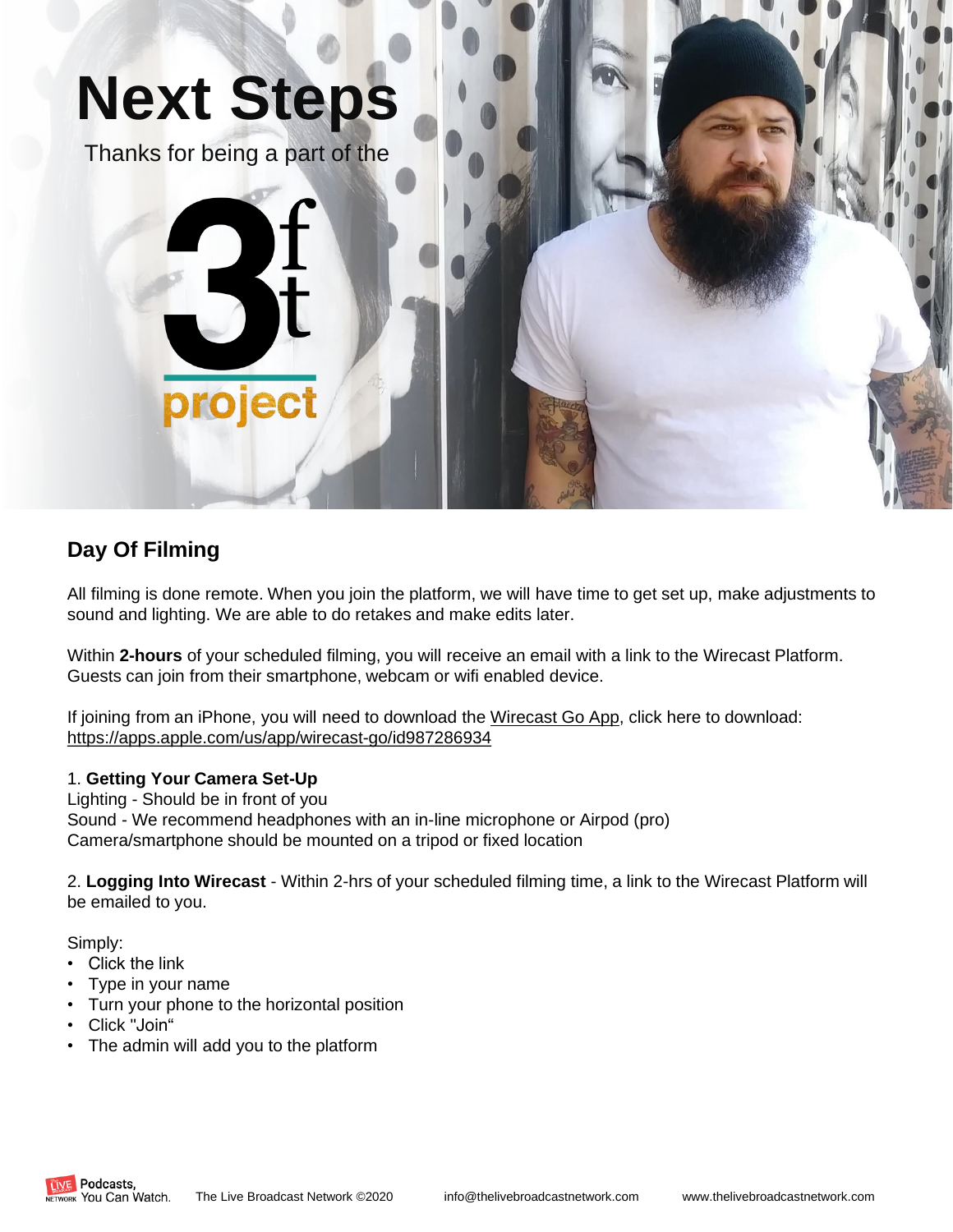

Cont.

- 3. **Filming**  After we are set-up we will begin filming. We will simply cover the following questions:
- 1. What's your favorite quote?
- 2. State your name, title and current company name
- 3. What did you wanted to be as kid/young adult?
- 4. Please provide a brief summary of your business (when you hit your pivotal moment).
- 5. Please share the background of what led up to your pivotal moment.
- 6. Share the specific moment you realized your momentum had stalled.
- 7. What did you do to overcome your barrier?
- 8. What was the outcome?
- 9. Fan questions (Optional)
- 10. Please provide 3 tips you learned from your experience.
- 11. What are you currently working on? (product plug)
- 12. How can people find out more about you and your business (website, social media)?

**4. Commercial Plug** - After the interview we will film a short, scripted plug. The words will be:

"Hey! This is \_\_\_\_\_! Catch me on the 3ft Project to find out how I overcame a major hurdle in the growth of my career/business/personal life. Click going to get Facebook Event reminders and hit the share button to invite your friends. Then tune and and host a watch party so you can be a part of the 3ft Project."

### **Ahead Of Your Episode Air Date**

Ahead of the air date, we will promote the upcoming episodes. This will be a good opportunity to leverage the content to promote on your pages as well. Here are some tips on leveraging the content.

**Episode Promotion** - We will schedule the air-date for your episode, along with the following:

FB Event Link - Please hit share FB Event Host invite - Please accept invite FB Cross Post invite - Please accept invite FB Video Commercial Post and Tag - Please hit share IG Post Tag - Please repost to your page IG Post Tag IG Story Tag - Please share to IG Stories IG Branded Content Invite IG Video Commercial Post and Tag - Please hit share LinkedIn Post Tag - Please share FB Event URL LinkedIn Video Commercial Post and Tag - Please hit share

# **Day Of The Broadcast**

Podcasts. WORK You Can Watch.

The episode will broadcast as a Facebook LIVE stream. It will be simulcast through our pages and affiliate pages. Here are some tips for leveraging the content on your pages as well.

**LIVE Air Date** - On the day of the LIVE Stream we will do the following:

• Stream LIVE on Facebook - Please hit share and host a Watch Party

The Live Broadcast Network ©2020 info@thelivebroadcastnetwork.com www.thelivebroadcastnetwork.com